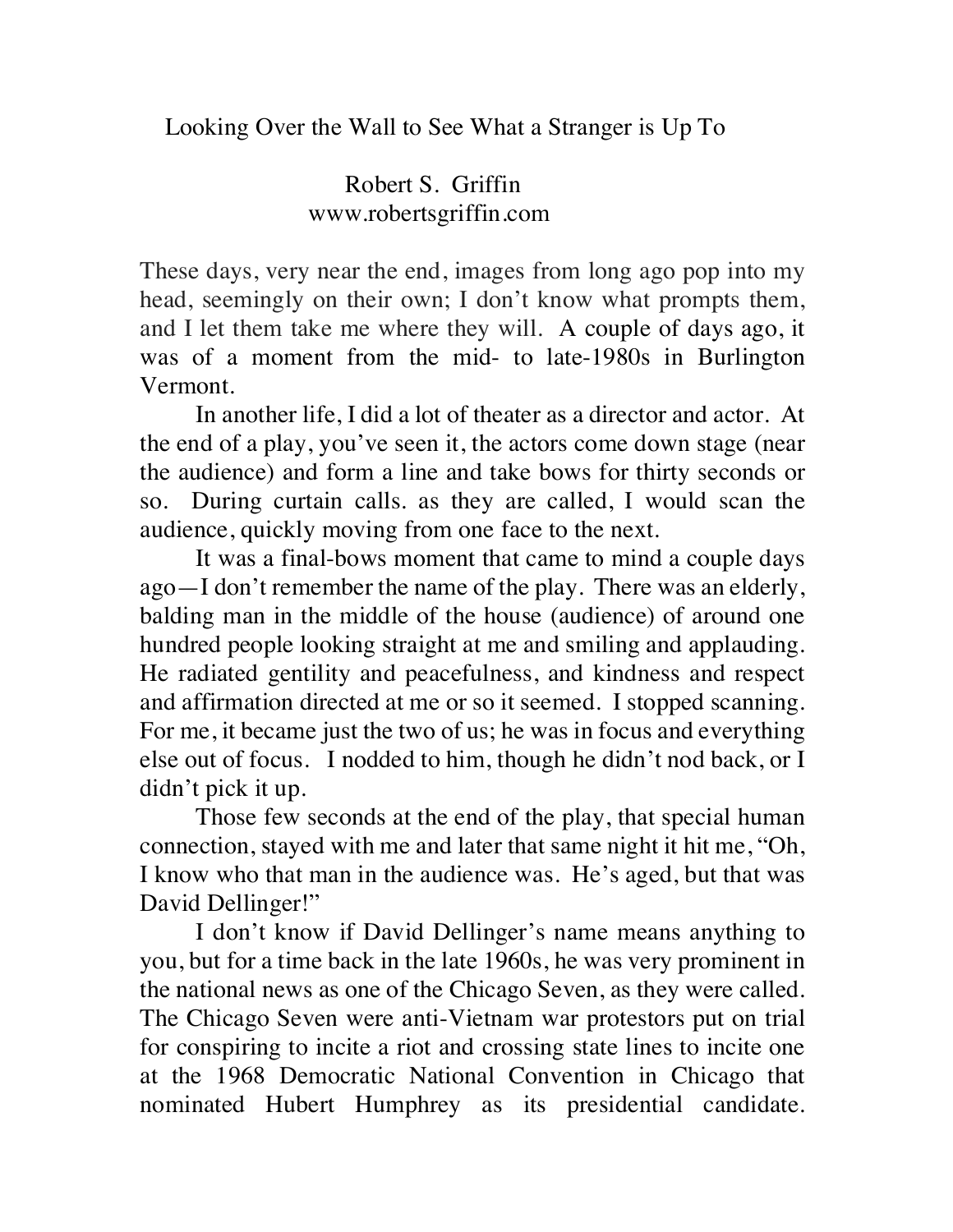(President Lyndon Johnson had declined to run for a second full term amid the national upheaval over the legitimacy of the war.) The riot, to call it that—the term may not fit—was marked by live television coverage of Chicago police ferociously clubbing demonstrators or rioters, whatever the best term for them. I watched it on television in Minneapolis horrified.

The trial became a highly publicized platform in which the seven defendants managed to put the war itself on trial. The proceedings were tumultuous, with one of the defendants, Bobby Seale, a Black Panther Party leader, put in shackles by the judge, Julius Hoffman, for being disruptive. (Seale's case was eventually separated from the others and the Chicago Eight became the Chicago Seven.) There was intense and personal sparring between the defendants and Judge Hoffman, with Dellinger prominent in that. All seven were acquitted of the conspiracy charge; five, including Dellinger, were convicted of crossing state lines to incite a riot.

Here is a picture of the Chicago Seven. Jerry Rubin seated (I don't know who the woman is) and standing from our left to right, Abbie Hoffman, John Froines, Lee Weiner, Dellinger, Rennie Davis, and Tom Hayden.

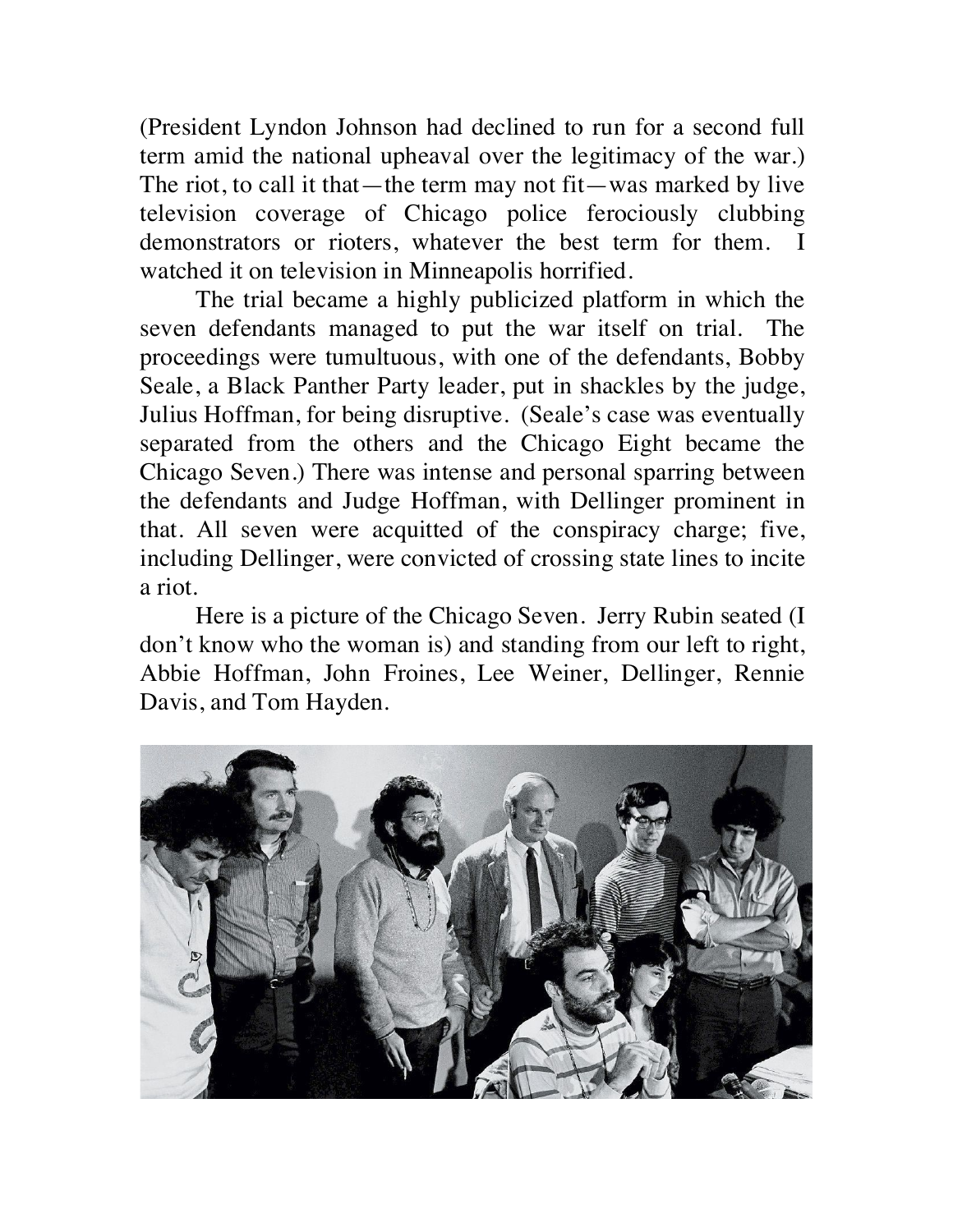Only Froines and Weiner are still alive. You might want to check out the 2020 movie, "The Trial of the Chicago 7." John Carroll Lynch plays Dellinger. I'm not a fan of its writer and director Aaron Sorkin but gave it a try. I didn't connect with it.

In 1993, Dellinger, then 77, wrote his autobiography, *From Yale to Jail: The Life Story of a Moral Dissenter.*<sup>1</sup> It was around this time when I read it. From the book, it turns out that this is David Dellinger.



He was imprisoned twice during the World War II period, before and during the war, for refusing to register for the draft. A divinity student at the time, Dellinger was eligible for a deferment, but he rejected preferential treatment. While in prison, he was abused to the point of torture, force-fed when he went on hunger strikes, and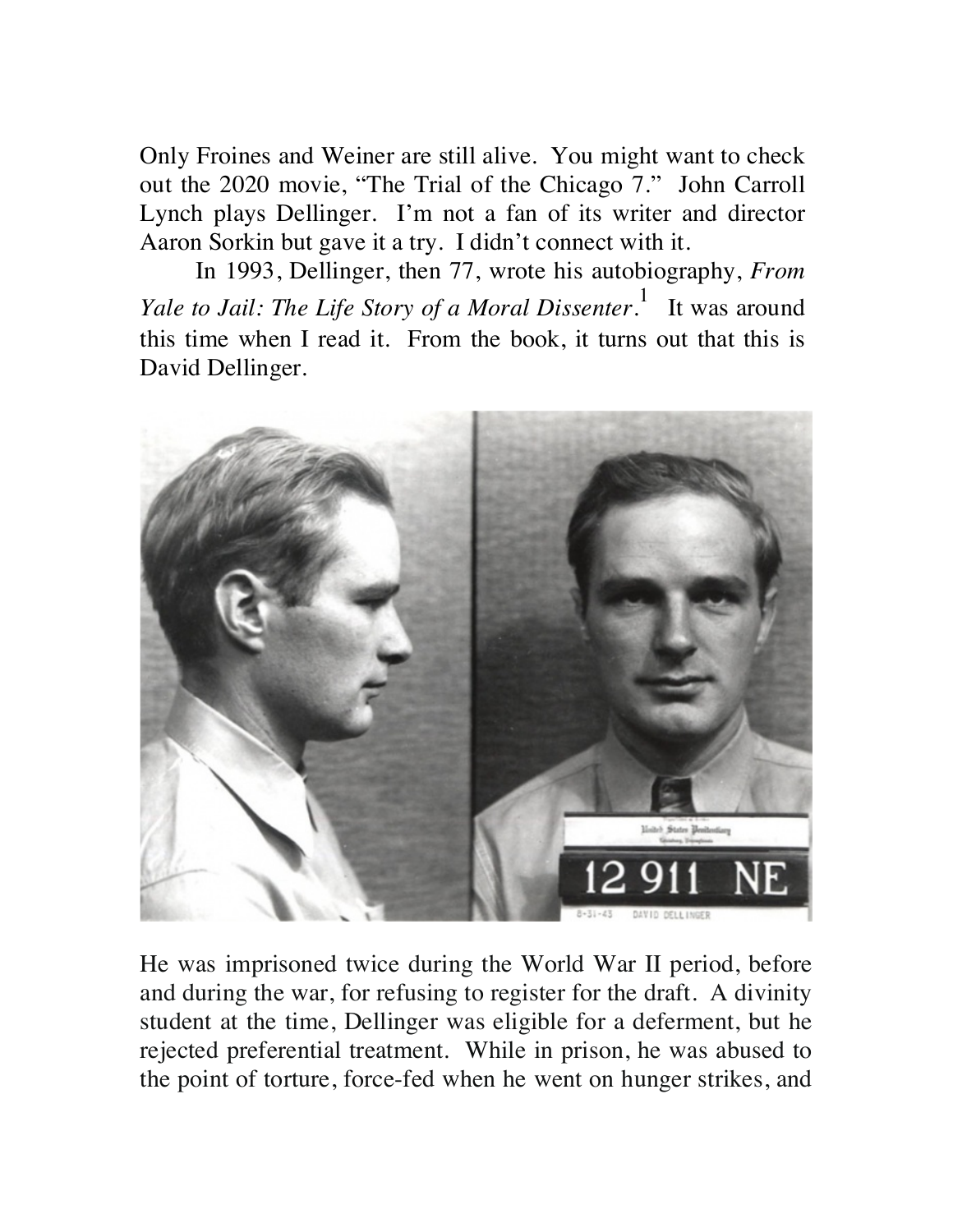for weeks at a time put in a tiny pitch-black "hole" with only a toilet, but he never broke.

I don't remember the details of the Yale-to-Jail book, but I was strongly affected by it, that I know. One major influence, and it remains with me to this day, was Dellinger's anti-war posture. A recent example of it, in a 2019 article I wrote on Calvin Coolidge, U.S. president from 1924–1929:

**Something close to my heart, The Kellogg-Briand Pact was formulated during Coolidge's years. Frank B. Kellogg was Coolidge's Secretary of State and Aristide Briand was the French Minister of Foreign Affairs. It was also known as The Pact of Paris. Its official title gets at its thrust, The General Treaty for Renunciation of War as an Instrument of National Policy. I say close to my heart, because I've had it up to here with one government program in particular: mass destruction and killing.<sup>2</sup>**

Incidentally, as a boy, Dellinger met Coolidge in the White House; his Republican Party bigwig father was a friend of Coolidge's. Coolidge is reported to have rubbed David on the head and said, "He's a smart one. He'll go places."

In 2006, Canadian academic Andrew E. Hunt wrote a biography of Dellinger, *David Dellinger: The Life and Times of a Nonviolent Revolutionary*, which I read around the time of the book's publication and liked.<sup>3</sup>

To set the stage for my commentary on Dellinger, here's *The New York Times* obituary of him by Michael T. Kaufman, dated March 27, 2004. It does a much better job that I could summarizing Dellinger's life.

**David Dellinger, whose commitment to nonviolent direct action against the federal government placed him at the forefront of American radical pacifism in the 20th century and led, most famously, to a courtroom in Chicago where he became a leading defendant in the raucous political**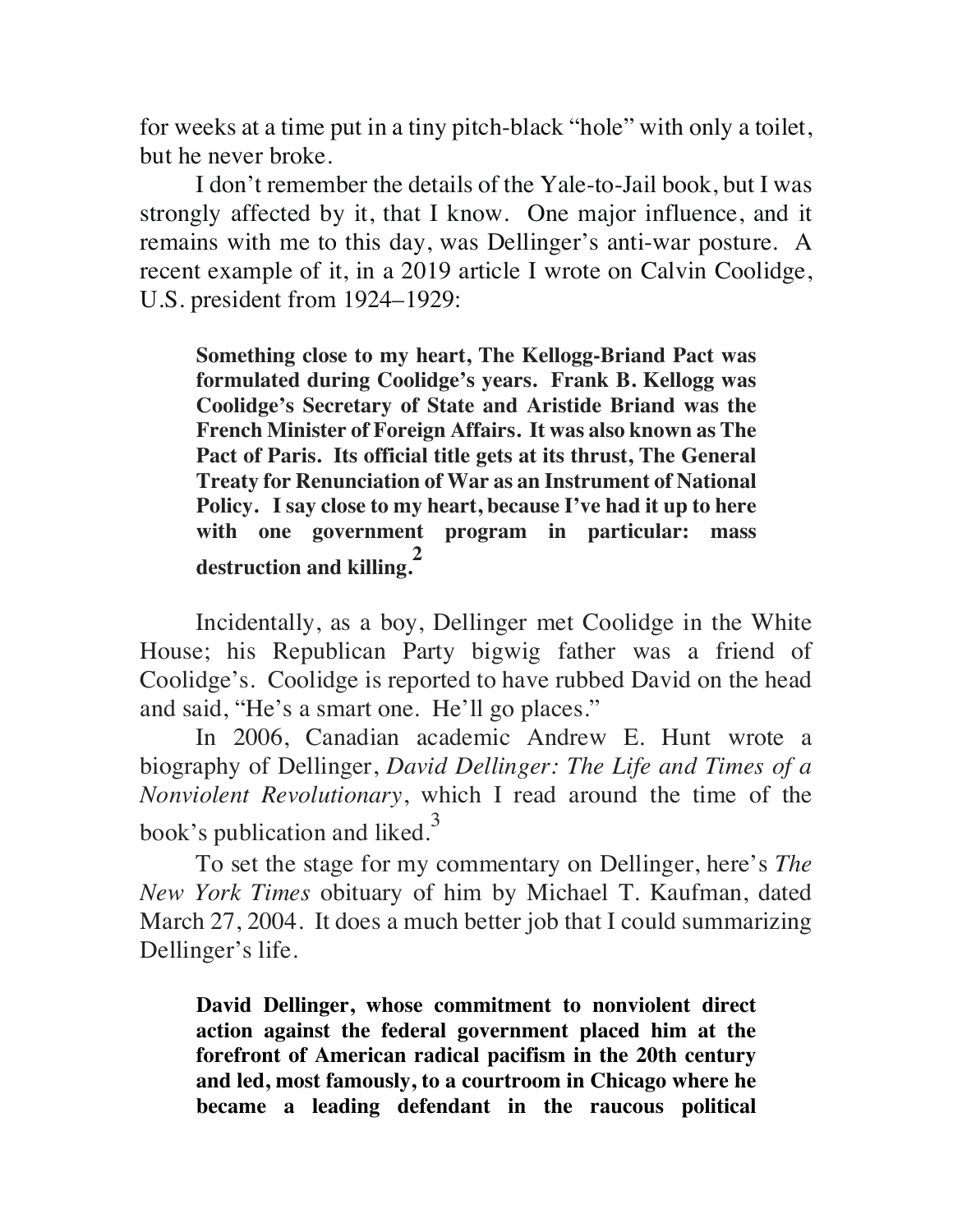**conspiracy trial of the Chicago Seven, died Tuesday in a retirement home in Montpelier, Vt. He was 88.**

**His death was reported by Peggy Rocque, the administrator of the home, Heaton Woods. An avuncular figure among younger and more flamboyant mavericks, Mr. Dellinger emerged in the 1960's as the leading organizer of huge antiwar demonstrations, including the encirclement of the Pentagon that was immortalized in Norman Mailer's account ''Armies of the Night.'' At the same time, making use of his close contacts with the North Vietnamese, he was able to organize the release of several American airmen held as prisoners and to escort them back from Hanoi.**

**In the often-turbulent world of the American left, Mr. Dellinger occupied a position of almost stolid consistency. He belonged to no party, and insisted that American capitalism had provoked racism, imperial adventures and wars and should be resisted.**

**A child of patrician privilege, he had since his days at Yale learned and practiced strategies of civil disobedience in a variety of causes, steadfastly showing what he called his concern for ''the small, the variant, the unrepresented, the weak,'' categories he cited from the writings of William James.**

**In the federal courtroom in Chicago in 1969, when Judge Julius J. Hoffman presided over the trial of opponents of the Vietnam War charged with criminal conspiracy and inciting to riot at the Democratic National Convention a year earlier, Mr. Dellinger loomed over his co-defendants in age, experience, heft and gravitas.**

**The next oldest of the defendants, Abbie Hoffman, was 20 years his junior. Mr. Hoffman and Jerry Rubin were Yippies who mocked authority in star-spangled shirts; Mr. Dellinger favored quiet business suits. Tom Hayden, Rennie Davis, John R. Froines and Lee Weiner had led student movements; Mr. Dellinger had not.**

**Within this radical bouquet of representatives from what was called the New Left, Mr. Dellinger stood out as a link to a homegrown pacifist strain that had its roots within America's Old Left.**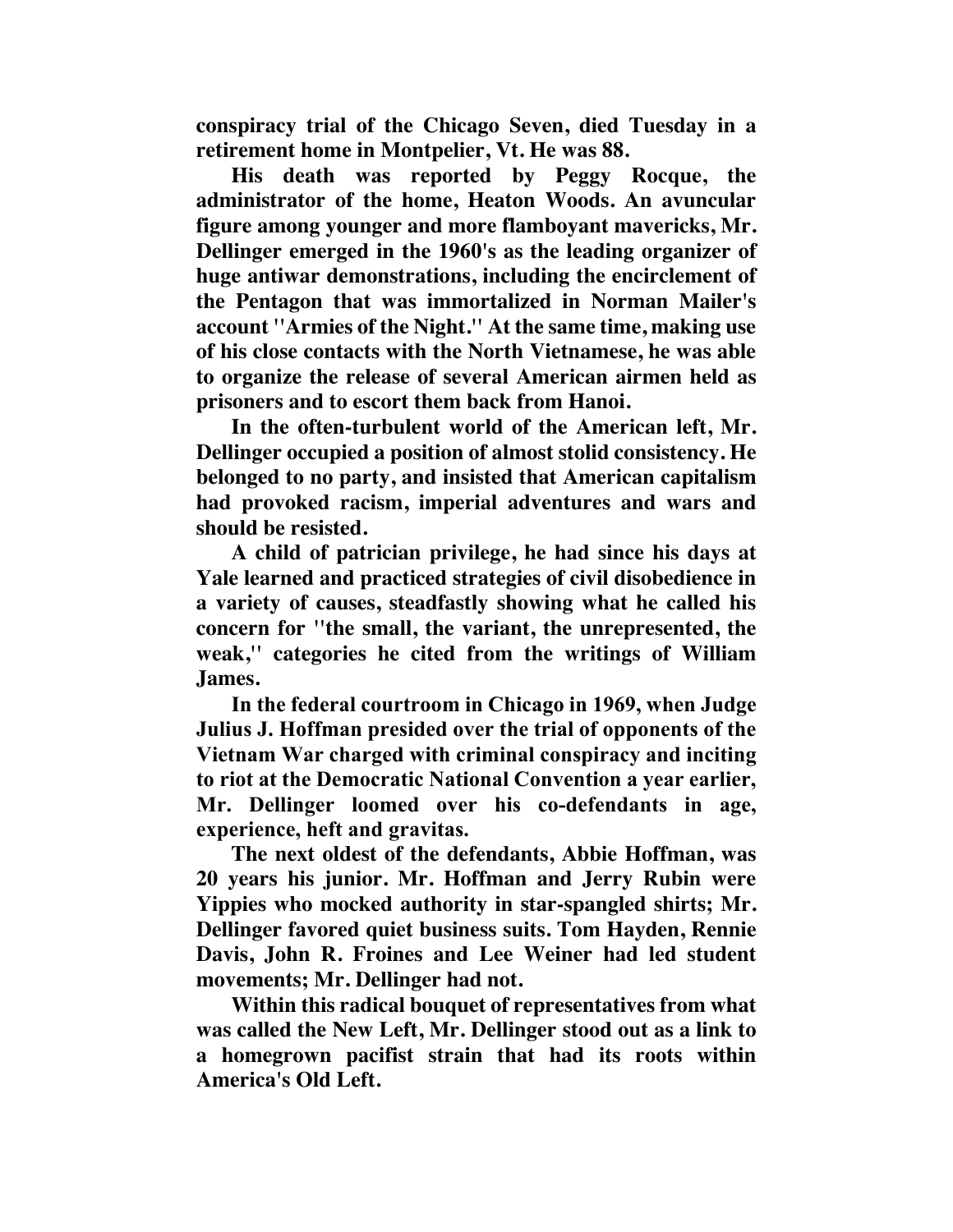**Paul Berman, who wrote about the radicals and revolutionaries who rose to prominence in the years around 1968 in ''Tale of Two Utopias,'' said that Mr. Dellinger ''came of age in one of the tiniest currents of the American left — the Rev. A.J. Muste's movement for World War II pacifism, a movement based on radical Christian values and vaguely anarchist instincts. No rational person observing that movement during the 1940's would have predicted any success at all, and yet during the next two or three decades, Mr. Dellinger and his pacifist allies transformed whole areas of American life.''**

**Mr. Berman said that they ''did it by supplying crucial leadership in the civil rights revolution and by playing a central role in the mass movement against the war in Vietnam.''**

**''Dellinger, himself,'' Mr. Berman said, ''became the single most important leader of the national antiwar movement, at its height, from 1967 through the early 1970's. You could quarrel with some of his political judgments, but he was always sober, always resolute, always selfless and always brave.''**

**If his co-defendants in Chicago captured most of the attention of the news media, in the eyes of Judge Hoffman, it was Mr. Dellinger who had been the most guilty. The jury had acquitted all seven on conspiracy but found all but Mr. Weiner and Mr. Froines guilty of inciting to riot. Of the convicted, Mr. Dellinger was given the harshest penalty by Judge Hoffman, five years in jail and a \$5,000 fine. He was also sentenced to two years and five months on the basis of 32 citations of criminal contempt for comments he made during the five-month trial, which ended in February 1970.**

**Two years later, with all the defendants free on bail, an appellate court, citing prejudicial conduct by Judge Hoffman, voided the convictions for inciting to riot. The next year another court upheld Mr. Dellinger's contempt conviction, but declined to impose sentence.**

**Mr. Dellinger was by his own lights more radical than many of his like-minded compatriots, a figure who often found the strategies and tactics of close colleagues like the**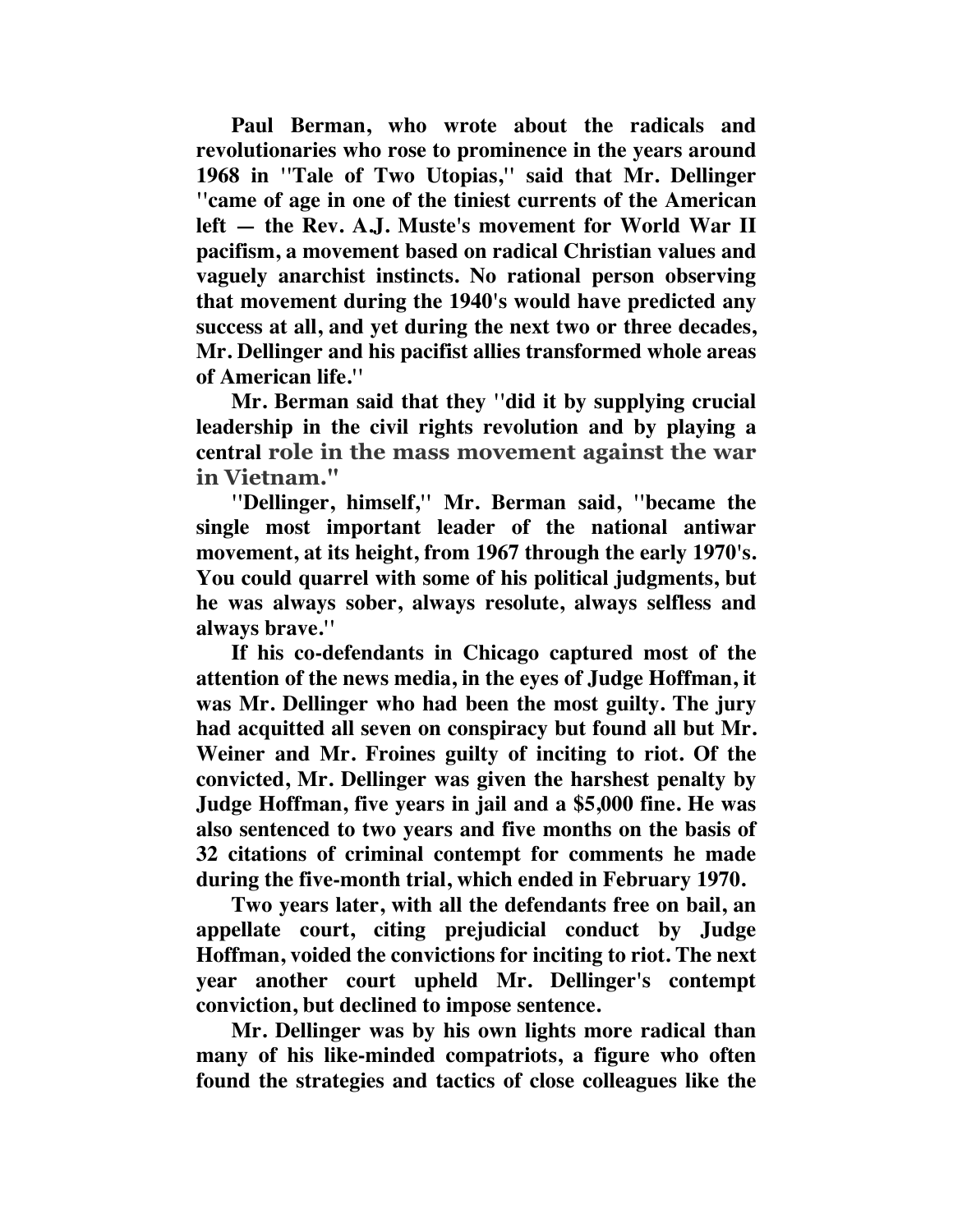**Rev. Dr. Martin Luther King Jr. and Mr. Muste, his mentor in radical pacifism, too conciliatory.**

**When Mr. Dellinger was a young man, he had, for the experience, ridden boxcars with hobos during the Depression. Soon after, he drove an ambulance behind Loyalist lines in the Spanish Civil War and he traveled through Germany to witness the rise of Nazi power. He resisted the draft and in prison took part in hunger strikes to integrate the mess hall of Danbury prison. He edited Liberation magazine, which Mr. Mailer once described as ''an anarchist-pacifist magazine of worthy but not very readable articles in more or less vegetarian prose.''**

**In the 1940's Mr. Dellinger met Elizabeth Peterson at a Christian students' meeting, and they married. She survives him, as do two sisters, Nancy Marshall, of Massachusetts, and Elizabeth Cushman, of Sarasota, Fla. Also surviving are three sons, Patchen, of Seattle, Daniel, of St. Johnsbury, Vt., and Howard Douglas, of Nazareth, Pa.; two daughters, Natasha Singer, of Schnevus, N.Y., and Michele McDonough, of Croton-on-Hudson, N.Y.; nine grandchildren; and three great-grandchildren.**

**David Dellinger was born in Wakefield, Mass., on Aug. 22, 1915. His father, Raymond, was a lawyer and chairman of the town Republican Party, influential enough to take his son to a private White House lunch with Calvin Coolidge. His grandmother was active in the Daughters of the American Revolution.**

**Like his father he went to Yale, where he did well in his studies and was elected captain of the cross-country team. He also became close friends with Walt W. Rostow, who years later would face him from the other side of the barricades as a senior adviser on Vietnam to Presidents John F. Kennedy and Lyndon B. Johnson. He was drawn to pacifism through readings of Tolstoy and most particularly of ''The Power of Nonviolence,'' by Richard Gregg, an American who had spent years working with Mahandas K. Gandhi.**

**But his personal commitment to nonviolence came after a football game in which Georgia beat Yale. New Haven ''townies,'' who resented the Yale students, swarmed onto the field and tore down the goal posts. Mr. Dellinger joined in the**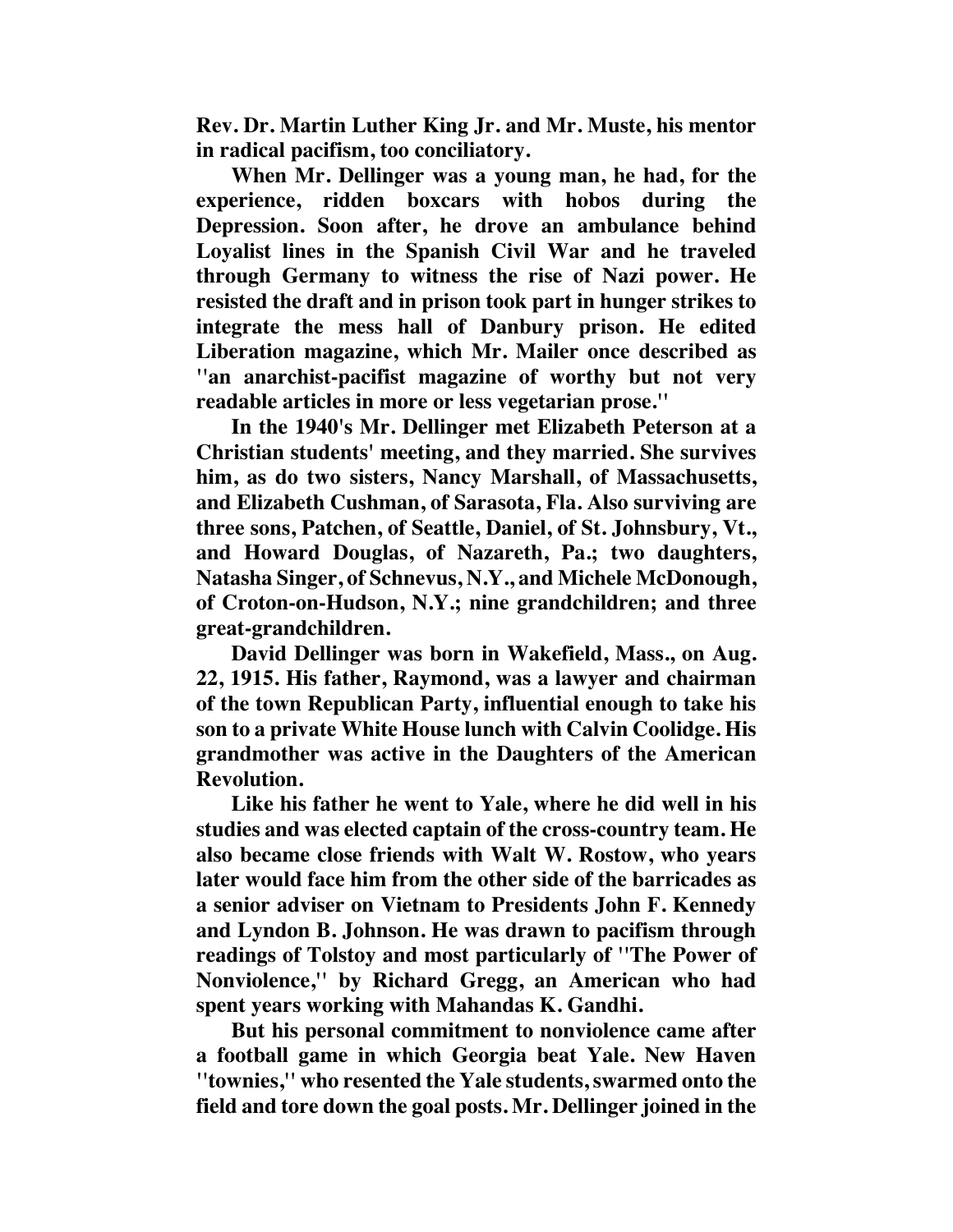**melee and chased one young man, whom he hit and knocked unconscious. He recalled: ''I shall never forget the horror I felt the instant my fist struck solid flesh. When my victim fell, I dropped to my knees, lifted his head and I cradled him until he came to. I walked him home. I never saw my enemy again.'' He pledged he would never hit anyone again and forswore all violence.**

**In ''Armies of the Night,'' Mr. Mailer's account of the famous antiwar protest march on the Pentagon in 1967 that Mr. Dellinger helped to organize with Mr. Rubin, the writer compared the radical leader in nonviolent action to an alumni officer at a Yale reunion. ''He had the hard-working, modestly gregarious, and absolutely devoted sense of how mission and detail interlock, which is so necessary to good class agents, that rare vintage mixture of New England incorruptability and good fellowship.''**

**Mr. Dellinger graduated magna cum laude from Yale in 1936 with a degree in economics. He received a fellowship that enabled him to attend Oxford, where his interest in pacifism deepened. Returning to the United States, he entered Union Theological Seminary in New York, intent on becoming a minister, though he never got around to choosing a denomination. In 1940, as war clouds gathered, the United States required men to register for the draft. Mr. Dellinger and seven other seminarians announced that they would refuse to do so, despite assurances that as candidates for the ministry they would not be inducted into the Army. He wrote that accepting such a de facto exemption would in Gandhian terms amount to complicity with violence.**

**Mr. Dellinger, who was president of his class at the seminary, was expelled with the other dissenters and denounced from the pulpit by prominent churchmen across the country for what they contended was his doubtful patriotism. Mr. Dellinger had been living in a black neighborhood in Newark with several other draft resisters. Mr. Dellinger was tried for draft evasion, convicted and sent to Danbury prison for a year. In 1943, with America at war, Mr. Dellinger returned to Newark and was again summoned to report for a preinduction physical examination. Again he refused to report. He was arrested and convicted of draft**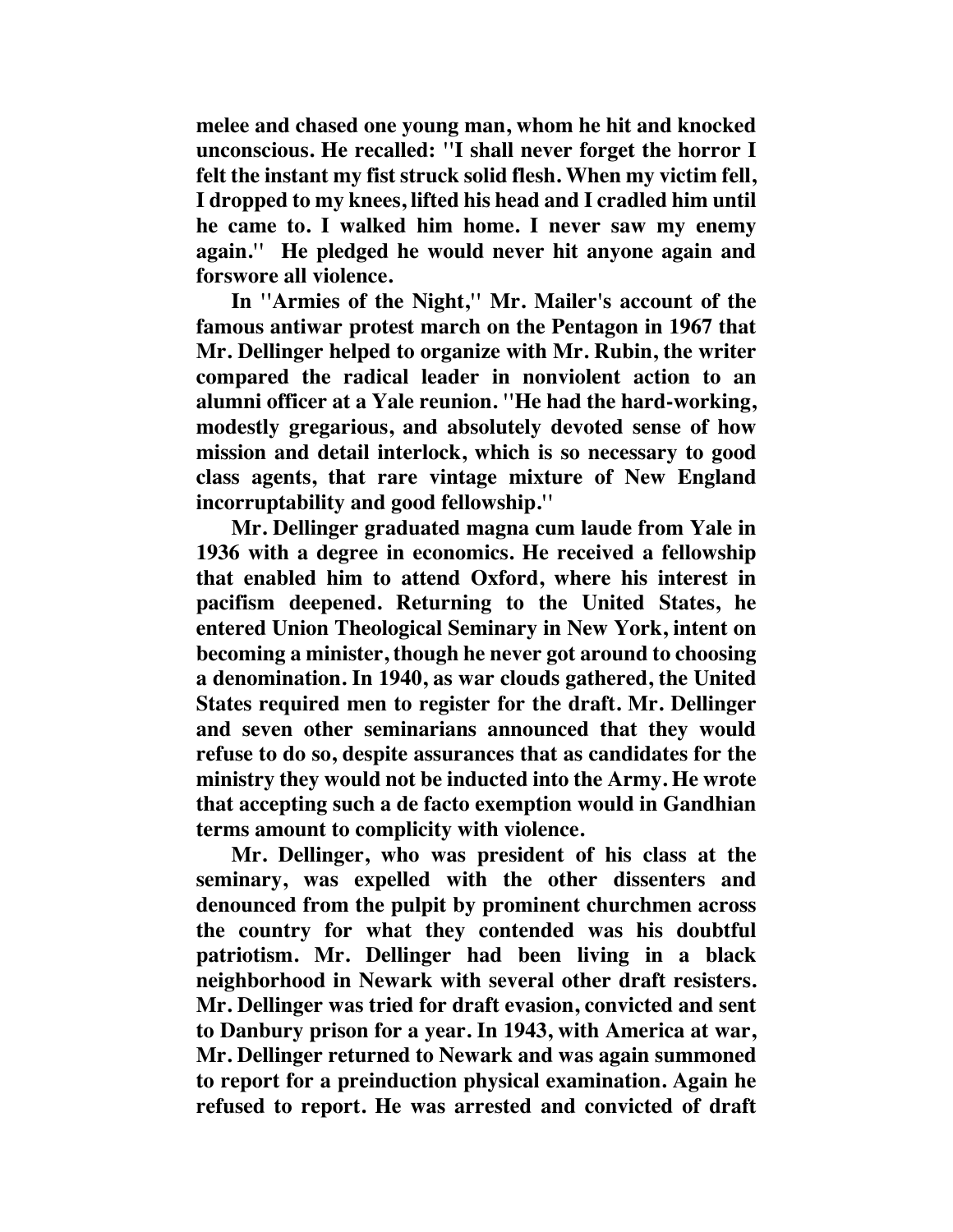**evasion and sent to Lewisburg, a maximum security prison, for two years.**

**In 1956 along with Mr. Muste and Dorothy Day, the Catholic anarchist, he founded Liberation, eventually becoming its editor and publisher. It was the escalating war in Vietnam that brought Mr. Dellinger into heightened prominence. In 1965, he helped to sponsor the first major antiwar demonstration in New York, which took place in October, involving liberal and radical groups. Mr. Dellinger, along with a few other opponents of the war, sent invitations to antiwar groups to join in another protest against the war during the Democratic National Convention in Chicago in August 1968, focusing on what was anticipated as the renomination of President Johnson. Although Johnson declined to run again, groups massed in Chicago, where violent clashes with police led to the indictments of the Chicago Seven and Bobby Seale of the Black Panthers. For a while it was the Chicago 8, but Judge Hoffman had Mr. Seale removed from the trial and the courtroom after ordering him bound and gagged after he insisted that he was being denied his right to a lawyer of his own choice.**

**Even before the trial ended, Mr. Dellinger, who had earlier established close contacts in North Vietnam, flew to Hanoi in August 1969 to escort home three American servicemen who had been held as prisoners. He made a similar trip in 1972, and during much of the war he served as a conduit to North Vietnam, advising the Hanoi government which Americans should be permitted to visit there and making travel and visa arrangements. During the peace talks in Paris, he was a consultant to the North Vietnamese delegation.**

**In the 1970's, Mr. Dellinger and his family moved to a house on a dirt road in Peacham, Vt., where he made what he described as a precarious living teaching in the adult education program at Vermont College in Burlington and writing. In addition to his autobiography, he wrote ''Revolutionary Nonviolence'' (Anchor Books, 1971), ''More Power Than We Know'' (Anchor Books, 1975) and ''Vietnam Revisited'' (South End Press, 1986). The dedication of this**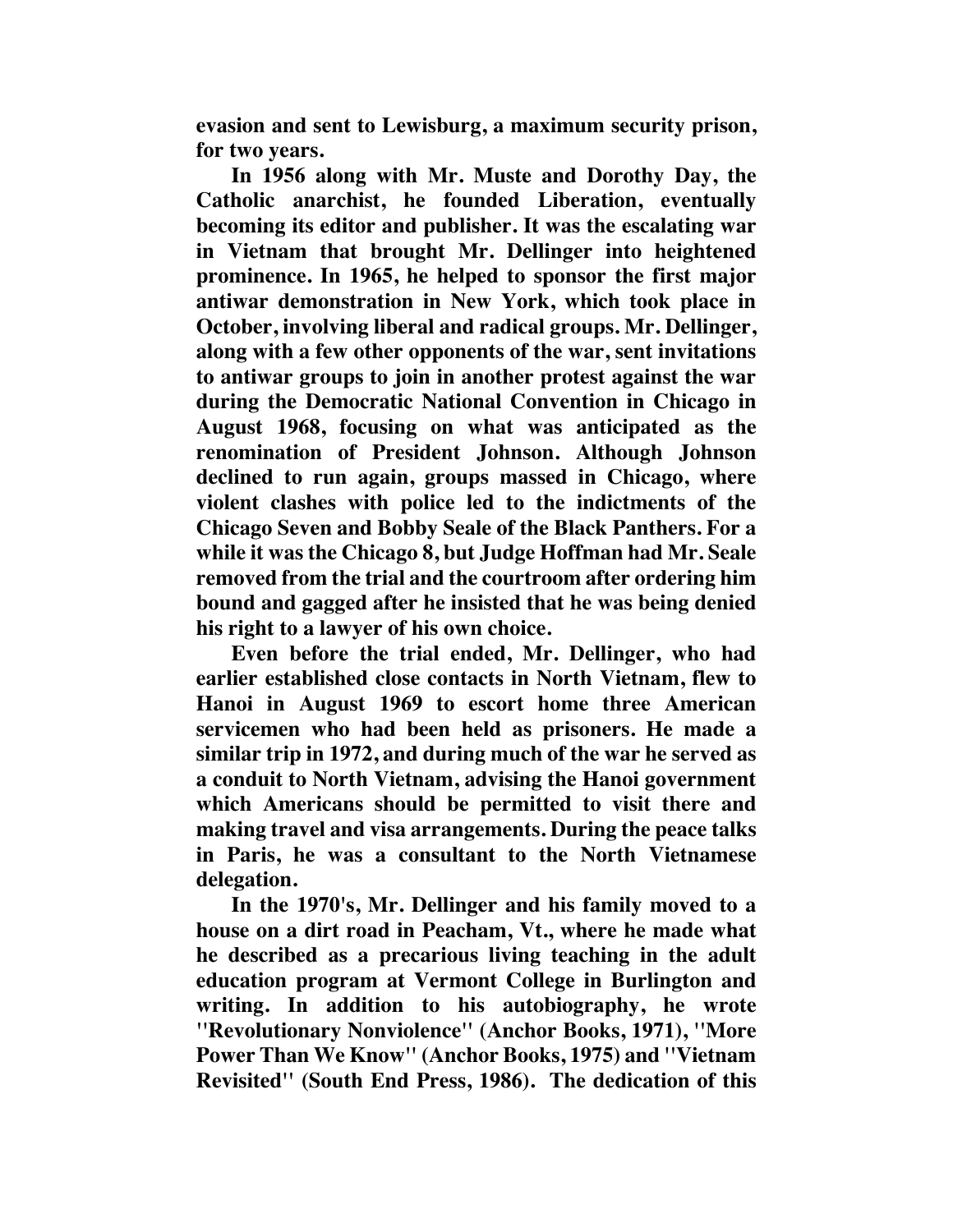## **last one read, ''To all veterans of the Vietnam War; those who fought in it and those who fought against it.''**

I've spent time the last couple of days making sense of what difference my contact, limited as it was, with David Dellinger has made to my life. This is what I came up with:

I've noted how seldom in my life I have experienced affirming, loving connections with people and concluded it was too seldom. If I had the chance to do it over, I would have made it a priority to seek out positive, uplifting contacts with other people.

Connecting with Dellinger has discouraged a simplistic usthem, good-guys/bad-guys mindset I can get into. Understandably, particularly in recent years when my leaning-right views have solidified, I could write off Dellinger, a left-wing radical, as *the other*, *them*, *the enemy*. Coming to know him, even indirectly through reading about him, while I don't see him as a comrade in arms, still, he is basically *us* to me. While I don't agree with Dellinger in a lot of ways (which means in some ways I agree with him), I acknowledge that he wasn't a fool or evil. In racial terms, he was a White man and a good, laudable, one. I was around Jerry Rubin when I was in California in the '70s working with George Leonard, a prominent figure in what was called the human potential movement. Rubin was married to Leonard's daughter at the time. Little guy. Bright. Funny. Well-intentioned. Refreshingly candid (he wrote about his small penis). He was Jewish, as was Leonard. I liked and admired them both then and hold them in high esteem now. Life is complicated, and I've concluded that I will do best by it if I ground myself in that complexity.

Looking into Dellinger's life got me clearer on what I consider to be the measure of a man. From an affluent background, educated at Yale and Oxford, Dellinger had every advantage, but he gave them up for principle and what he saw as justice, enduring financial hardship, prison terms, hunger strikes, physical assaults, and death threats for what he believed in. I picked up on how others described Dellinger: "Sober, resolute, selfless, always brave." "Hard-working,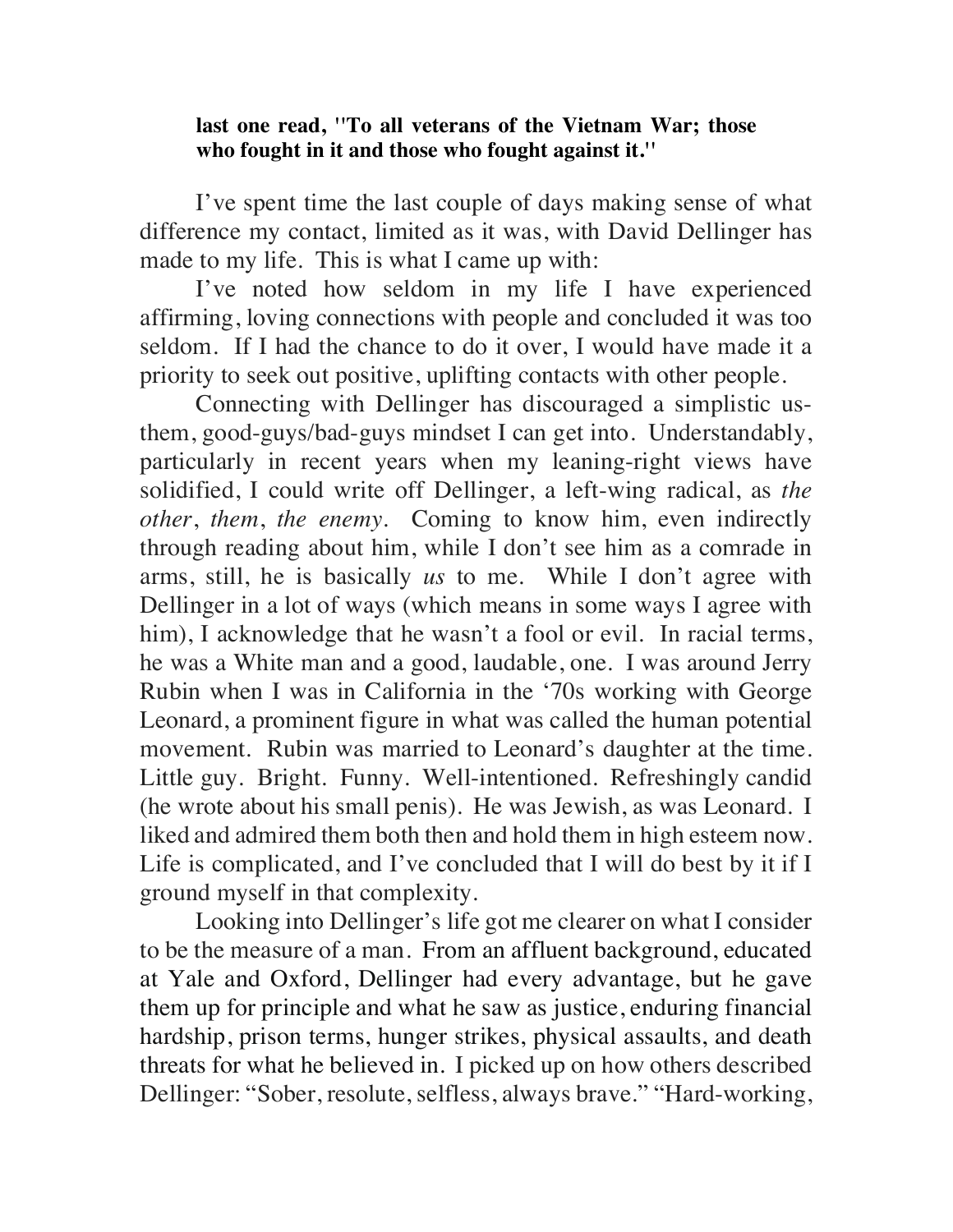modestly gregarious, an absolutely devoted sense of how mission and detail interlock." "A gentle man of great courage and rare integrity." "He treated everyone with respect, including his adversaries." He affirmed a skittish and hurting actor thirty-five years ago who remembers it to this day. Dellinger married a woman in 1942 and stuck with her through thick and thin until the end. He was a devoted parent to his five children. In sum, Dellinger's example keeps me from putting someone on a pedestal just because they have a successful podcast, if you get my drift.

Engaging Dellinger's outlook helped me get me out of my intellectual comfort zone. Alain Benoist's ideas are fine, don't get me wrong. But the *Sermon on the Mount*, which greatly influenced Dellinger, might have something important to say too. Being encouraged to learn about Christian pacifism and secular anarchism and A.J. Muste and Dorothy Day has been healthy for me.

Looking into Dellinger's life underscored that I can learn from those whom I consider to be on the other side of major issues For example, he was very effective in organizing, direct action, and getting tangible things accomplished. Especially with the 2006 biography, it was helpful to get a sense of how someone unfriendly to my outlook might see me. In a 2018 article, I advised the reader (and myself) to

**do less talking and more listening, including to people who disagree with you. Hear them, see things from their side, see yourself from their perspective. If somebody is accomplishing something you'd like to achieve—such as approval, encouragement, support, and good results—look into how they are doing it.** 

Reading about Dellinger's (sorry to report) intellectual narrowness, shallowness, and rigidity has invited me to think about my own tendencies in those directions. He kept things at a superficial level—America is a racist, sexist, oppressive place, case closed—and ran with it, albeit effectively. As far as I can tell, it